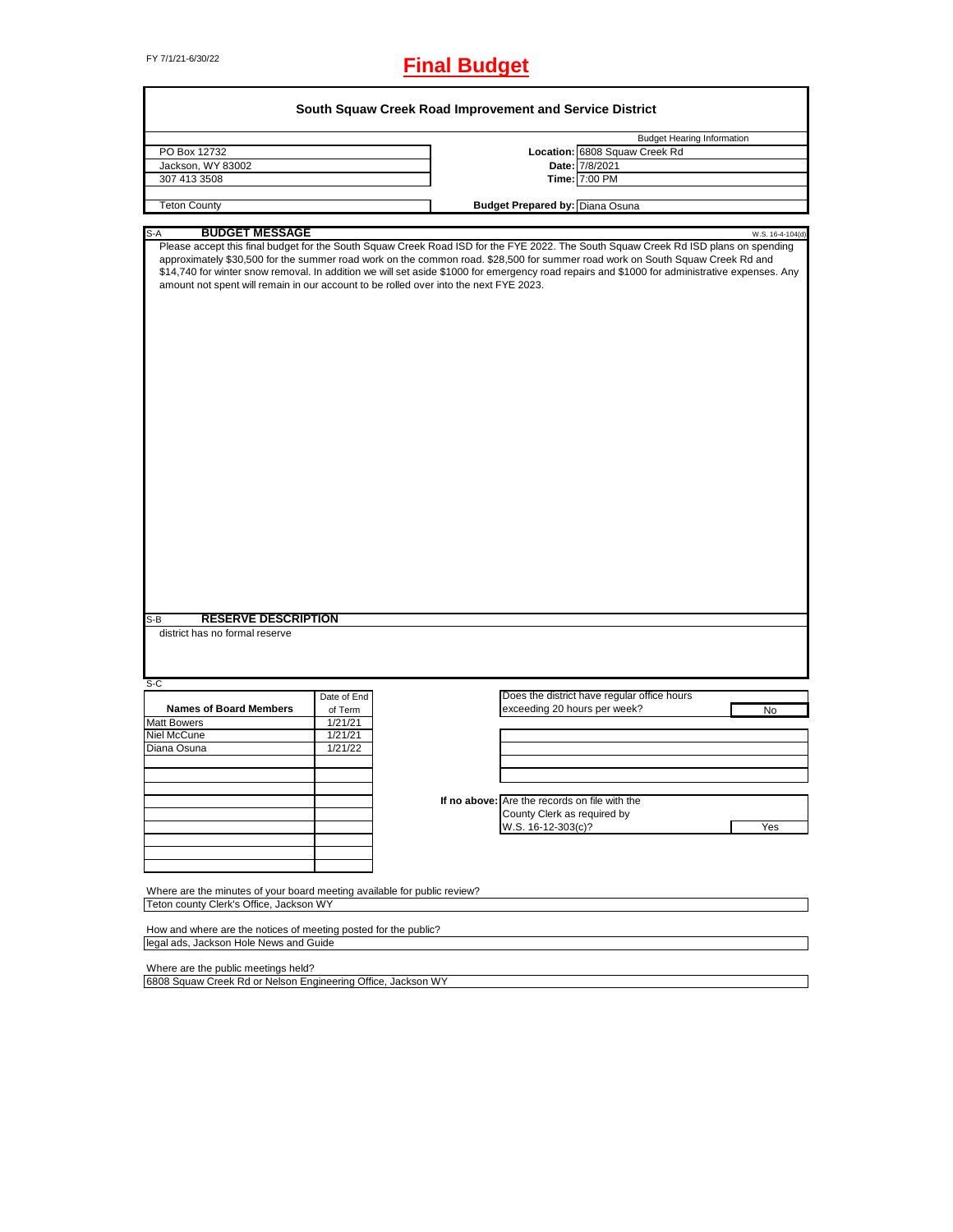### **FINAL BUDGET SUMMARY**

|       | <b>OVERVIEW</b>                                             | 2019-2020<br>Actual | 2020-2021<br>Estimated | 2021-2022<br>Proposed | Final Approval |
|-------|-------------------------------------------------------------|---------------------|------------------------|-----------------------|----------------|
| $S-1$ | <b>Total Budgeted Expenditures</b>                          | \$37,818            | \$37,918               | \$47,240              | \$46,240       |
| $S-2$ | <b>Total Principal to Pay on Debt</b>                       | \$0                 | \$0                    | \$0                   | \$0            |
| $S-3$ | <b>Total Change to Restricted Funds</b>                     | \$0                 | \$0                    | \$0                   | \$0            |
| $S-4$ | <b>Total General Fund and Forecasted Revenues Available</b> | \$62,382            | \$61,307               | \$73,469              | \$81,396       |
| $S-5$ | Amount requested from County Commissioners                  | \$38,893            | \$37,818               | \$47,240              | \$47,240       |
| $S-6$ | <b>Additional Funding Needed:</b>                           |                     |                        | \$0                   | \$0            |

|              | <b>REVENUE SUMMARY</b>                       | 2019-2020       | 2020-2021                                               | 2021-2022       | <b>Final Approval</b> |
|--------------|----------------------------------------------|-----------------|---------------------------------------------------------|-----------------|-----------------------|
|              |                                              | Actual          | Estimated                                               | Proposed        |                       |
|              |                                              |                 |                                                         |                 |                       |
| $S-7$        | <b>Operating Revenues</b>                    | \$0             | \$0                                                     | \$0             | \$0                   |
| $S-8$        | Tax levy (From the County Treasurer)         | \$38,893        | \$37,818                                                | \$47.240        | \$47,240              |
| $S-9$        | <b>Government Support</b>                    | \$0             | \$0                                                     | \$0             | \$0                   |
| $S-10$       | <b>Grants</b>                                | \$0             | \$O                                                     | $\overline{50}$ | \$0                   |
| $S-11$       | Other County Support (Not from Co. Treas.)   | \$0             | \$0                                                     | \$0             | \$0                   |
| $S-12$       | <b>Miscellaneous</b>                         | \$500           | \$500                                                   | \$500           | \$500                 |
| $S-13$       | <b>Other Forecasted Revenue</b>              | \$0             | \$0                                                     | \$0             | \$0                   |
|              |                                              |                 |                                                         |                 |                       |
| $S-14$       | <b>Total Revenue</b>                         | \$39,393        | \$38,318                                                | \$47,740        | \$47,740              |
|              | FY 7/1/21-6/30/22                            |                 | South Squaw Creek Road Improvement and Service District |                 |                       |
|              | <b>EXPENDITURE SUMMARY</b>                   | 2019-2020       | 2020-2021                                               | 2021-2022       |                       |
|              |                                              | Actual          | Estimated                                               | Proposed        | <b>Final Approval</b> |
|              |                                              |                 |                                                         |                 |                       |
| $S-15$       | <b>Capital Outlay</b>                        | \$37,718        | \$37,818                                                | \$47,140        | \$30,500              |
| $S-16$       | <b>Interest and Fees On Debt</b>             | \$0             | \$0                                                     | \$0             | \$0                   |
| $S-17$       | <b>Administration</b>                        | \$100           | \$100                                                   | \$100           | \$1,000               |
| $S-18$       | <b>Operations</b>                            | \$0             | \$0                                                     | \$0             | \$14.740              |
| $S-19$       | <b>Indirect Costs</b>                        | $\overline{50}$ | \$0                                                     | $\overline{30}$ | \$0                   |
| <b>S-20R</b> | <b>Expenditures paid by Reserves</b>         | \$0             | \$0                                                     | \$0             | \$0                   |
| $S-20$       | <b>Total Expenditures</b>                    | \$37,818        | \$37,918                                                | \$47,240        | \$46,240              |
|              |                                              |                 |                                                         |                 |                       |
|              | <b>DEBT SUMMARY</b>                          | 2019-2020       | 2020-2021                                               | 2021-2022       | <b>Final Approval</b> |
|              |                                              | Actual          | Estimated                                               | Proposed        |                       |
|              |                                              |                 |                                                         |                 |                       |
| $S-21$       | <b>Principal Paid on Debt</b>                | \$0             | \$0                                                     | \$0             | \$0                   |
|              |                                              | 2019-2020       | 2020-2021                                               | 2021-2022       |                       |
|              | <b>CASH AND INVESTMENTS</b>                  | Actual          | Estimated                                               | Proposed        | <b>Final Approval</b> |
|              |                                              |                 |                                                         |                 |                       |
| $S-22$       | <b>TOTAL GENERAL FUNDS</b>                   | \$22,989        | \$22,989                                                | \$25,729        | \$33,656              |
|              |                                              |                 |                                                         |                 |                       |
|              | <b>Summary of Reserve Funds</b>              |                 |                                                         |                 |                       |
| $S-23$       | <b>Beginning Balance in Reserve Accounts</b> |                 |                                                         |                 |                       |
| $S-24$       | a. Sinking and Debt Service Funds            | \$0             | \$0                                                     | \$0             | \$0                   |
| $S-25$       | b. Reserves                                  | \$0             | \$0                                                     | \$0             | \$0                   |
| $S-26$       | c. Bond Funds                                | $\$0$           | \$0                                                     | \$0             | \$0                   |
|              | Total Reserves (a+b+c)                       | \$0             | \$0                                                     | \$0             | \$0                   |
| $S-27$       | Amount to be added                           |                 |                                                         |                 |                       |
| $S-28$       | a. Sinking and Debt Service Funds            | \$0             | \$0                                                     | \$0             | \$0                   |
| $S-29$       | b. Reserves                                  | \$0             | \$0                                                     | \$0             | \$0                   |
| $S-30$       | c. Bond Funds                                | \$0             | \$0                                                     | \$0             | \$0                   |

Total to be added (a+b+c) **because to a solution of the solution of the solution of the solution of the solution of solution of solution of solution of solution of solution of solution of solution of solution of solution o** S-31 **Subtotal** \$0 \$0 \$0 S-32 Less Total to be spent to the second second to the second to the second second second second second second S-33 **TOTAL RESERVES AT END OF FISCAL YEAR The SO \$0** \$0 \$0 \$0 \$0 \$0 *End of Summary*

*Budget Officer / District Official (if not same as "Submitted by")*

7/20/2020 Date adopted by Special District

Jackson, WY 83002 **DISTRICT ADDRESS:** PO Box 12732 **PREPARED BY:** Diana Osuna

**DISTRICT PHONE:** 307 413 3508

1/23/19 *Form approved by Wyoming Department of Audit, Public Funds Division Prepared in compliance with the Uniform Municipal Fiscal Procedures Act (W.S. 16-4-101 through 124) as it applies.*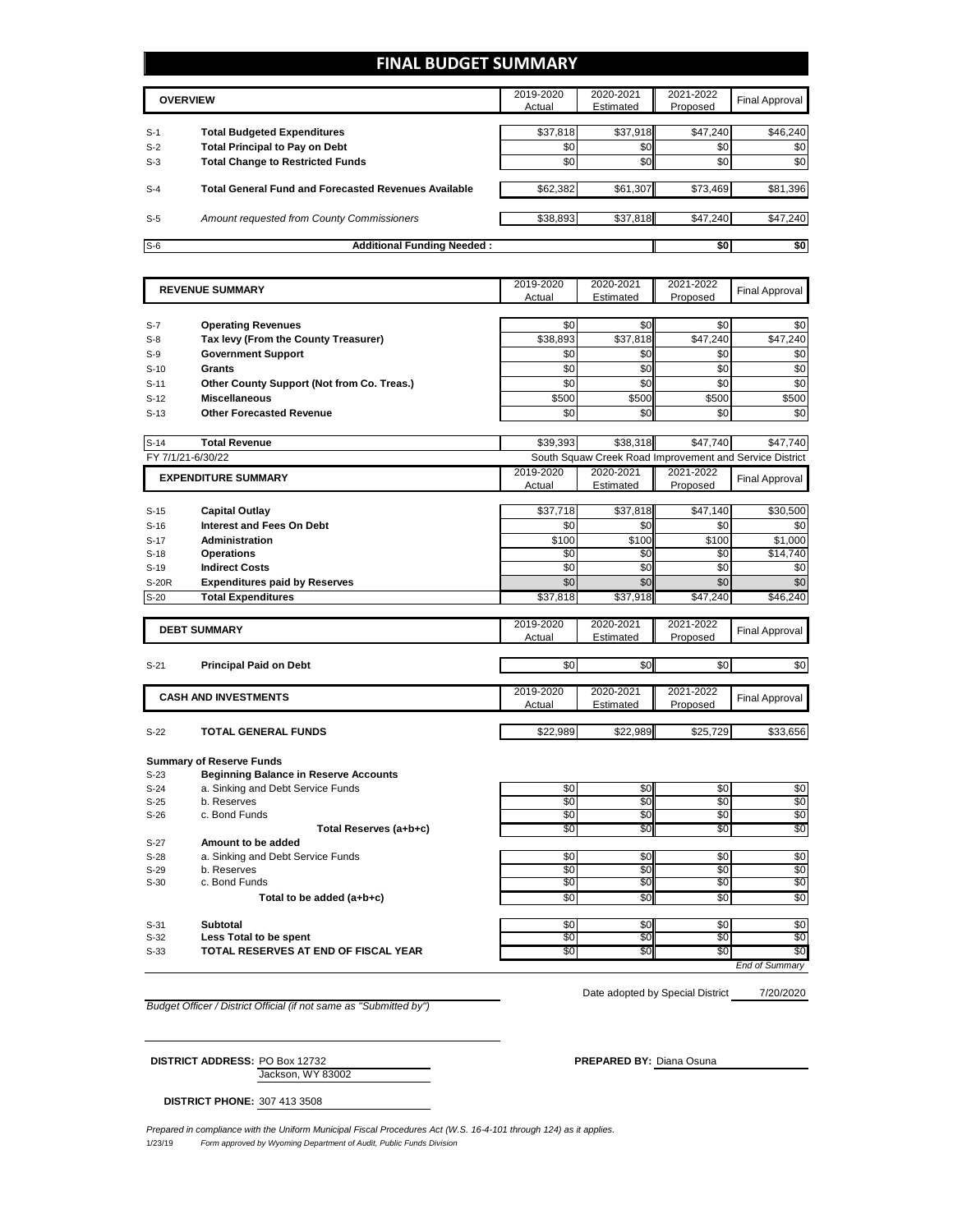# **Final Budget**

South Squaw Creek Road Improvement and Service L **NAME OF DISTRICT/BOARD**

**FYE** 6/30/2022

|           | <b>PROPERTY TAXES AND ASSESSMENTS</b>          |                 |           |           |                       |
|-----------|------------------------------------------------|-----------------|-----------|-----------|-----------------------|
|           |                                                |                 |           |           |                       |
|           |                                                | 2019-2020       | 2020-2021 | 2021-2022 |                       |
|           |                                                | Actual          | Estimated | Proposed  | <b>Final Approval</b> |
| $R-1$     | <b>Property Taxes and Assessments Received</b> |                 |           |           |                       |
| $R - 1.1$ | Tax Levy (From the County Treasurer)           | \$38,893        | \$37,818  | \$47,240  | \$47,240              |
| $R-1.2$   | <b>Other County Support</b>                    |                 |           |           |                       |
|           |                                                |                 |           |           |                       |
|           | <b>FORECASTED REVENUE</b>                      |                 |           |           |                       |
|           |                                                | 2019-2020       | 2020-2021 | 2021-2022 |                       |
|           |                                                | Actual          | Estimated | Proposed  | <b>Final Approval</b> |
| $R-2$     | <b>Revenues from Other Governments</b>         |                 |           |           |                       |
| $R - 2.1$ | State Aid                                      |                 |           |           |                       |
| $R-2.2$   | Additional County Aid (non-treasurer)          |                 |           |           |                       |
| $R - 2.3$ | City (or Town) Aid                             |                 |           |           |                       |
| $R - 2.4$ | Other (Specify)                                |                 |           |           |                       |
| $R-2.5$   | <b>Total Government Support</b>                | \$0             | \$0       | \$0       | \$0                   |
| $R-3$     | <b>Operating Revenues</b>                      |                 |           |           |                       |
| $R - 3.1$ | <b>Customer Charges</b>                        |                 |           |           |                       |
| $R-3.2$   | Sales of Goods or Services                     |                 |           |           |                       |
| $R - 3.3$ | <b>Other Assessments</b>                       |                 |           |           |                       |
| $R - 3.4$ | <b>Total Operating Revenues</b>                | $\overline{50}$ | \$0       | \$0       | \$0                   |
| $R-4$     | <b>Grants</b>                                  |                 |           |           |                       |
| $R - 4.1$ | <b>Direct Federal Grants</b>                   |                 |           |           |                       |
| $R - 4.2$ | <b>Federal Grants thru State Agencies</b>      |                 |           |           |                       |
| $R - 4.3$ | <b>Grants from State Agencies</b>              |                 |           |           |                       |
| $R - 4.4$ | <b>Total Grants</b>                            | \$0             | \$0       | \$0       | \$0                   |
| $R-5$     | <b>Miscellaneous Revenue</b>                   |                 |           |           |                       |
| $R - 5.1$ | Interest                                       |                 |           |           |                       |
| $R-5.2$   | Other: Specify<br>American Tower payment       | \$500           | \$500     | \$500     | \$500                 |
| $R-5.3$   | Other: Additional                              |                 |           |           |                       |
| $R - 5.4$ | <b>Total Miscellaneous</b>                     | \$500           | \$500     | \$500     | \$500                 |
| $R - 5.5$ | <b>Total Forecasted Revenue</b>                | \$500           | \$500     | \$500     | \$500                 |
| $R-6$     | <b>Other Forecasted Revenue</b>                |                 |           |           |                       |
| $R-6.1$   | a. Other past due-as estimated by Co. Treas.   |                 |           |           |                       |
| $R-6.2$   | b. Other forecasted revenue (specify):         |                 |           |           |                       |
| $R-6.3$   |                                                |                 |           |           |                       |
| $R-6.4$   |                                                |                 |           |           |                       |
| $R-6.5$   |                                                |                 |           |           |                       |

R-6.6 **Total Other Forecasted Revenue (a+b)** \$0 \$0 \$0 \$0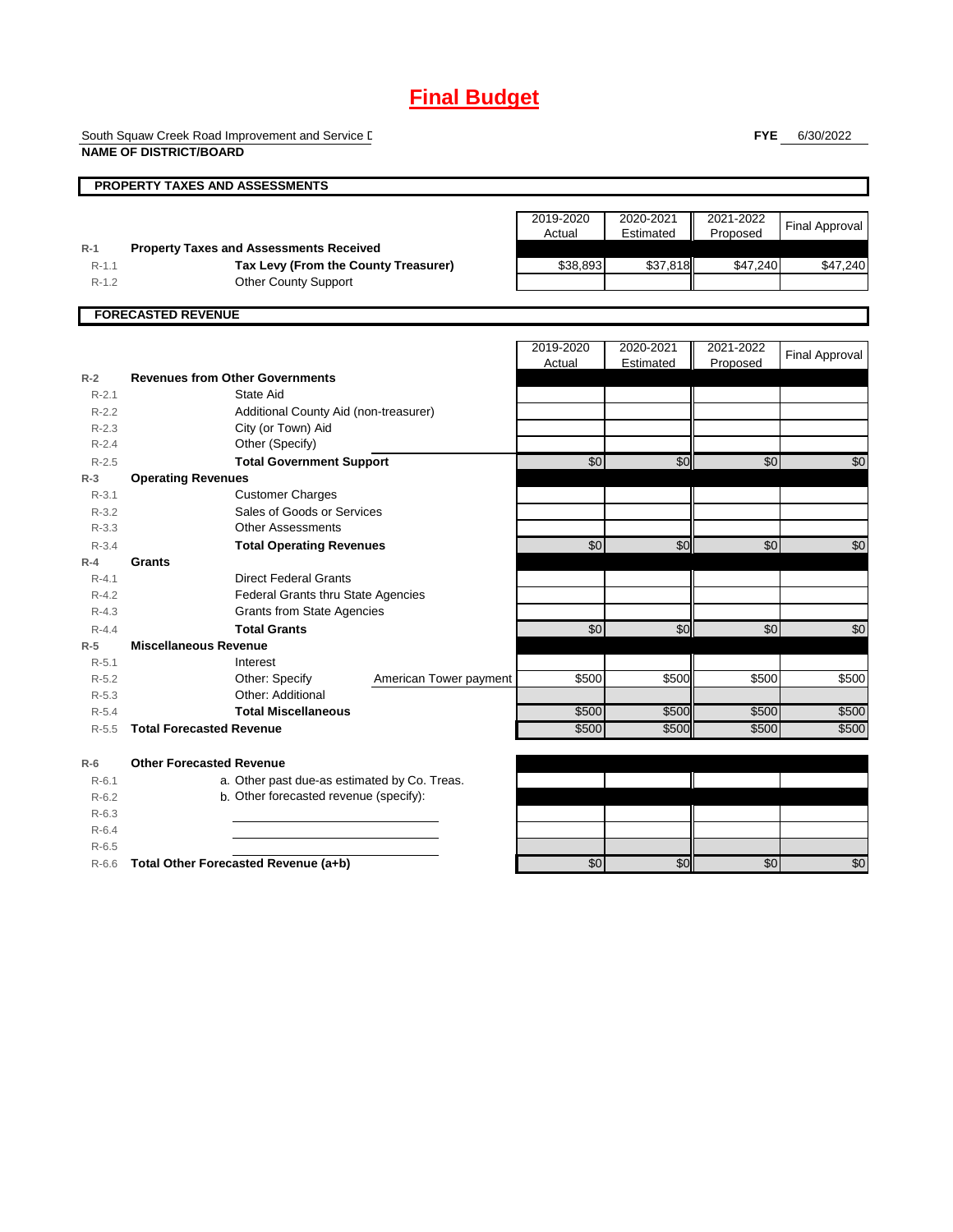### **CAPITAL OUTLAY BUDGET**

| E-1     | <b>Capital Outlay</b> |                         |
|---------|-----------------------|-------------------------|
| $F-11$  |                       | <b>Real Property</b>    |
| $F-12$  |                       | Vehicles                |
| $F-1.3$ |                       | <b>Office Equipment</b> |
| $F-14$  |                       | Other (Specify)         |
| $F-1.5$ |                       |                         |
| $F-16$  |                       |                         |
| $F-17$  |                       |                         |
| $F-1.8$ | TOTAL CAPITAL OUTLAY  |                         |

|           |                             |                      |  | 2019-2020 | 2020-2021 | 2021-2022 | Final Approval |
|-----------|-----------------------------|----------------------|--|-----------|-----------|-----------|----------------|
|           |                             |                      |  | Actual    | Estimated | Proposed  |                |
|           | <b>Capital Outlay</b>       |                      |  |           |           |           |                |
| $E - 1.1$ |                             | <b>Real Property</b> |  | \$37,718  | \$37,818  | \$47,140  | \$30,500       |
| $E - 1.2$ |                             | Vehicles             |  |           |           |           |                |
| $E-1.3$   |                             | Office Equipment     |  |           |           |           |                |
| $E - 1.4$ |                             | Other (Specify)      |  |           |           |           |                |
| $E-1.5$   |                             |                      |  |           |           |           |                |
| $E-1.6$   |                             |                      |  |           |           |           |                |
| $E - 1.7$ |                             |                      |  |           |           |           |                |
| $E-1.8$   | <b>TOTAL CAPITAL OUTLAY</b> |                      |  | \$37,718  | \$37,818  | \$47,140  | \$30,500       |

### **ADMINISTRATION BUDGET**

| $E-2$     | <b>Personnel Services</b>            |                                 |
|-----------|--------------------------------------|---------------------------------|
| $E - 2.1$ |                                      | Administrator                   |
| $E - 2.2$ |                                      | Secretary                       |
| $E - 2.3$ |                                      | Clerical                        |
| $E - 2.4$ |                                      | Other (Specify)                 |
| $E - 2.5$ |                                      |                                 |
| $E - 2.6$ |                                      |                                 |
| $E - 2.7$ |                                      |                                 |
| E-3       | <b>Board Expenses</b>                |                                 |
| $E - 3.1$ |                                      | Travel                          |
| $E - 3.2$ |                                      | Mileage                         |
| $E - 3.3$ |                                      | Other (Specify)                 |
| $E - 3.4$ |                                      |                                 |
| $E - 3.5$ |                                      |                                 |
| $E - 3.6$ |                                      |                                 |
| F-4       | <b>Contractual Services</b>          |                                 |
| $E - 4.1$ |                                      | Legal                           |
| $E-4.2$   |                                      | Accounting/Auditing             |
| $E - 4.3$ |                                      | Other (Specify)                 |
| $E - 4.4$ |                                      |                                 |
| $E - 4.5$ |                                      |                                 |
| $E - 4.6$ |                                      |                                 |
| E-5       | <b>Other Administrative Expenses</b> |                                 |
| $E - 5.1$ |                                      | <b>Office Supplies</b>          |
| $E - 5.2$ |                                      | Office equipment, rent & repair |
| $E - 5.3$ |                                      | Education                       |
| $E - 5.4$ |                                      | Registrations                   |
| $E - 5.5$ |                                      | Other (Specify)                 |
| $E - 5.6$ |                                      | PO Box/legal ad                 |
| $E - 5.7$ |                                      | Misc as needed                  |
| $E - 5.8$ |                                      |                                 |
| E-6       | <b>TOTAL ADMINISTRATION</b>          |                                 |

|                          |                                      |                                 | 2019-2020 | 2020-2021 | 2021-2022 | <b>Final Approval</b> |
|--------------------------|--------------------------------------|---------------------------------|-----------|-----------|-----------|-----------------------|
| Ż                        | <b>Personnel Services</b>            |                                 | Actual    | Estimated | Proposed  |                       |
| $E - 2.1$                |                                      | Administrator                   |           |           |           |                       |
| $E - 2.2$                |                                      | Secretary                       |           |           |           |                       |
| $E - 2.3$                |                                      | Clerical                        |           |           |           |                       |
| $E - 2.4$                |                                      | Other (Specify)                 |           |           |           |                       |
| $E - 2.5$                |                                      |                                 |           |           |           |                       |
| $E - 2.6$                |                                      |                                 |           |           |           |                       |
| $E - 2.7$                |                                      |                                 |           |           |           |                       |
| $\overline{\phantom{0}}$ | <b>Board Expenses</b>                |                                 |           |           |           |                       |
| $E - 3.1$                |                                      | Travel                          |           |           |           |                       |
| $E - 3.2$                |                                      | Mileage                         |           |           |           |                       |
| $E - 3.3$                |                                      | Other (Specify)                 |           |           |           |                       |
| $E - 3.4$                |                                      |                                 |           |           |           |                       |
| $E - 3.5$                |                                      |                                 |           |           |           |                       |
| $E - 3.6$                |                                      |                                 |           |           |           |                       |
| Ļ.                       | <b>Contractual Services</b>          |                                 |           |           |           |                       |
| $E - 4.1$                |                                      | Legal                           |           |           |           |                       |
| $E - 4.2$                |                                      | Accounting/Auditing             |           |           |           | \$300                 |
| $E - 4.3$                |                                      | Other (Specify)                 |           |           |           |                       |
| $E - 4.4$                |                                      |                                 |           |           |           |                       |
| $E - 4.5$                |                                      |                                 |           |           |           |                       |
| $E - 4.6$                |                                      |                                 |           |           |           |                       |
| $\overline{\phantom{a}}$ | <b>Other Administrative Expenses</b> |                                 |           |           |           |                       |
| $E - 5.1$                |                                      | <b>Office Supplies</b>          |           |           |           |                       |
| $E - 5.2$                |                                      | Office equipment, rent & repair |           |           |           |                       |
| $E - 5.3$                |                                      | Education                       |           |           |           |                       |
| $E - 5.4$                |                                      | Registrations                   |           |           |           |                       |
| $E - 5.5$                |                                      | Other (Specify)                 |           |           |           |                       |
| $E - 5.6$                |                                      | PO Box/legal ad                 | \$100     | \$100     | \$100     | \$100                 |
| $E - 5.7$                |                                      | Misc as needed                  |           |           |           | \$600                 |
| $E - 5.8$                |                                      |                                 |           |           |           |                       |
| ì                        | <b>TOTAL ADMINISTRATION</b>          |                                 | \$100     | \$100     | \$100     | \$1,000               |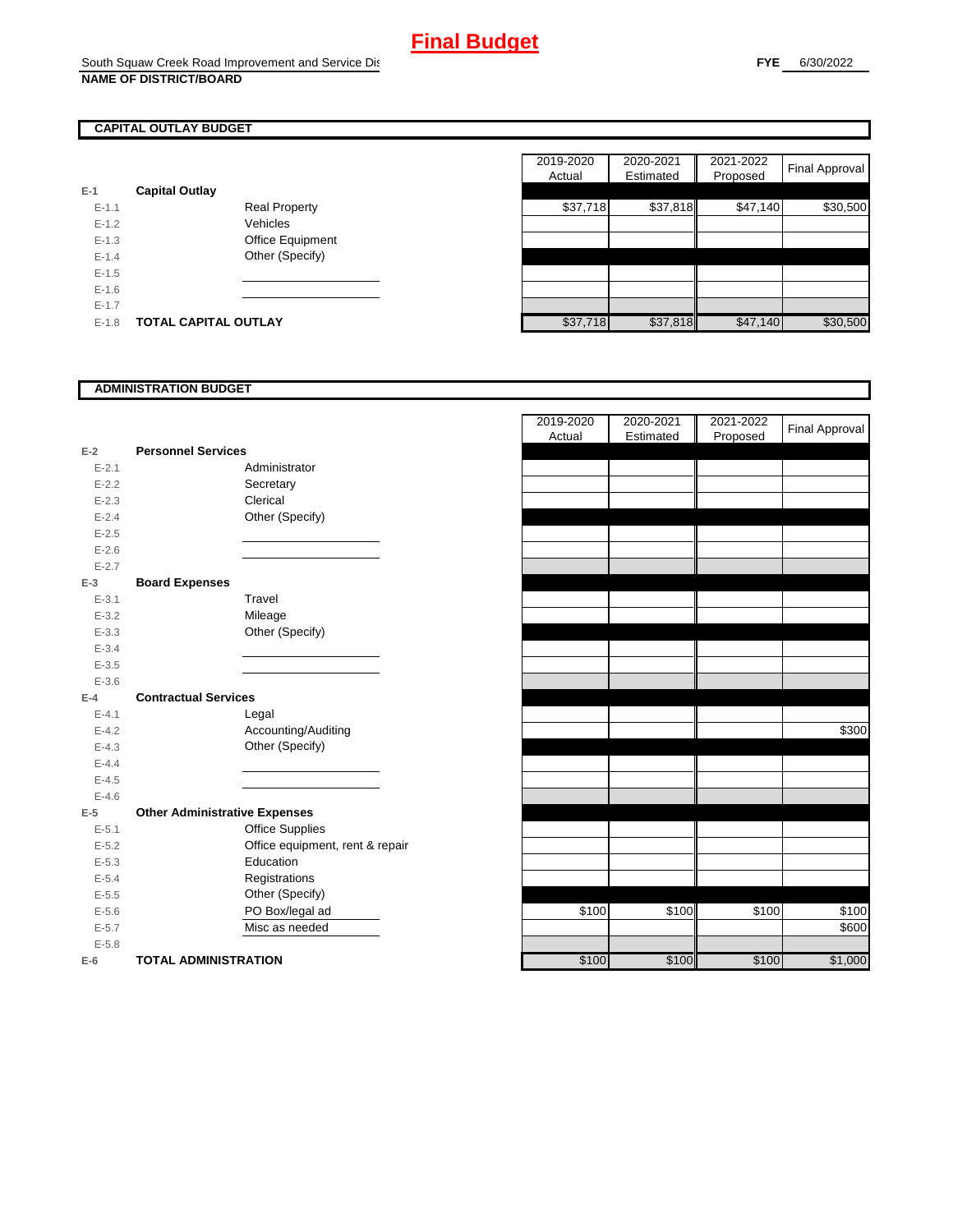# **Final Budget**

South Squaw Creek Road Improvement and Service Dist

**FYE** 6/30/2022

### **OPERATIONS BUDGET**

| E-7        | <b>Personnel Services</b>              |                          |
|------------|----------------------------------------|--------------------------|
| $E - 7.1$  |                                        | Wages--Operations        |
| $E - 7.2$  |                                        | <b>Service Contracts</b> |
| $E - 7.3$  |                                        | Other (Specify)          |
| $E - 7.4$  |                                        |                          |
| $E - 7.5$  |                                        |                          |
| $E - 7.6$  |                                        |                          |
| $E-8$      | Travel                                 |                          |
| $E-8.1$    |                                        | Mileage                  |
| $E - 8.2$  |                                        | Other (Specify)          |
| $E - 8.3$  |                                        |                          |
| $E - 8.4$  |                                        |                          |
| $E - 8.5$  |                                        |                          |
| $E-9$      | <b>Operating supplies (List)</b>       |                          |
| $E-9.1$    |                                        |                          |
| $E - 9.2$  |                                        |                          |
| $E - 9.3$  |                                        | winter snowplowing       |
| $E - 9.4$  |                                        |                          |
| $E - 9.5$  |                                        |                          |
| $E-10$     | <b>Program Services (List)</b>         |                          |
| $E-10.1$   |                                        |                          |
| $E-10.2$   |                                        |                          |
| $E-10.3$   |                                        |                          |
| $E-10.4$   |                                        |                          |
| $E-10.5$   |                                        |                          |
| $E-11$     | <b>Contractual Arrangements (List)</b> |                          |
| $E - 11.1$ |                                        |                          |
| $E - 11.2$ |                                        |                          |
| $E-11.3$   |                                        |                          |
| $E - 11.4$ |                                        |                          |
| $E-11.5$   |                                        |                          |
| $E-12$     | <b>Other operations (Specify)</b>      |                          |
| $E-12.1$   |                                        |                          |
| $E-12.2$   |                                        |                          |
| $E-12.3$   |                                        |                          |
| $E-12.4$   |                                        |                          |
| $E-12.5$   |                                        |                          |
| $E-13$     | <b>TOTAL OPERATIONS</b>                |                          |

|           |                                        |                    | 2019-2020 | 2020-2021 | 2021-2022 | <b>Final Approval</b> |
|-----------|----------------------------------------|--------------------|-----------|-----------|-----------|-----------------------|
| $E-7$     | <b>Personnel Services</b>              |                    | Actual    | Estimated | Proposed  |                       |
| $E - 7.1$ |                                        | Wages--Operations  |           |           |           |                       |
| $E - 7.2$ |                                        | Service Contracts  |           |           |           |                       |
| $E - 7.3$ |                                        | Other (Specify)    |           |           |           |                       |
| $E - 7.4$ |                                        |                    |           |           |           |                       |
| $E - 7.5$ |                                        |                    |           |           |           |                       |
| $E - 7.6$ |                                        |                    |           |           |           |                       |
| E-8       | <b>Travel</b>                          |                    |           |           |           |                       |
| $E-8.1$   |                                        | Mileage            |           |           |           |                       |
| $E - 8.2$ |                                        | Other (Specify)    |           |           |           |                       |
| $E - 8.3$ |                                        |                    |           |           |           |                       |
| $E-8.4$   |                                        |                    |           |           |           |                       |
| $E - 8.5$ |                                        |                    |           |           |           |                       |
| $E-9$     | <b>Operating supplies (List)</b>       |                    |           |           |           |                       |
| $E-9.1$   |                                        |                    |           |           |           |                       |
| $E - 9.2$ |                                        |                    |           |           |           |                       |
| $E-9.3$   |                                        | winter snowplowing |           |           |           | \$14,740              |
| $E - 9.4$ |                                        |                    |           |           |           |                       |
| $E-9.5$   |                                        |                    |           |           |           |                       |
| E-10      | <b>Program Services (List)</b>         |                    |           |           |           |                       |
| $E-10.1$  |                                        |                    |           |           |           |                       |
| $E-10.2$  |                                        |                    |           |           |           |                       |
| $E-10.3$  |                                        |                    |           |           |           |                       |
| $E-10.4$  |                                        |                    |           |           |           |                       |
| $E-10.5$  |                                        |                    |           |           |           |                       |
| E-11      | <b>Contractual Arrangements (List)</b> |                    |           |           |           |                       |
| $E-11.1$  |                                        |                    |           |           |           |                       |
| $E-11.2$  |                                        |                    |           |           |           |                       |
| $E-11.3$  |                                        |                    |           |           |           |                       |
| $E-11.4$  |                                        |                    |           |           |           |                       |
| $E-11.5$  |                                        |                    |           |           |           |                       |
| $E-12$    | <b>Other operations (Specify)</b>      |                    |           |           |           |                       |
| $E-12.1$  |                                        |                    |           |           |           |                       |
| $E-12.2$  |                                        |                    |           |           |           |                       |
| $E-12.3$  |                                        |                    |           |           |           |                       |
| $E-12.4$  |                                        |                    |           |           |           |                       |
| $E-12.5$  |                                        |                    |           |           |           |                       |
| $E-13$    | <b>TOTAL OPERATIONS</b>                |                    | \$0       | \$0       | \$0       | \$14,740              |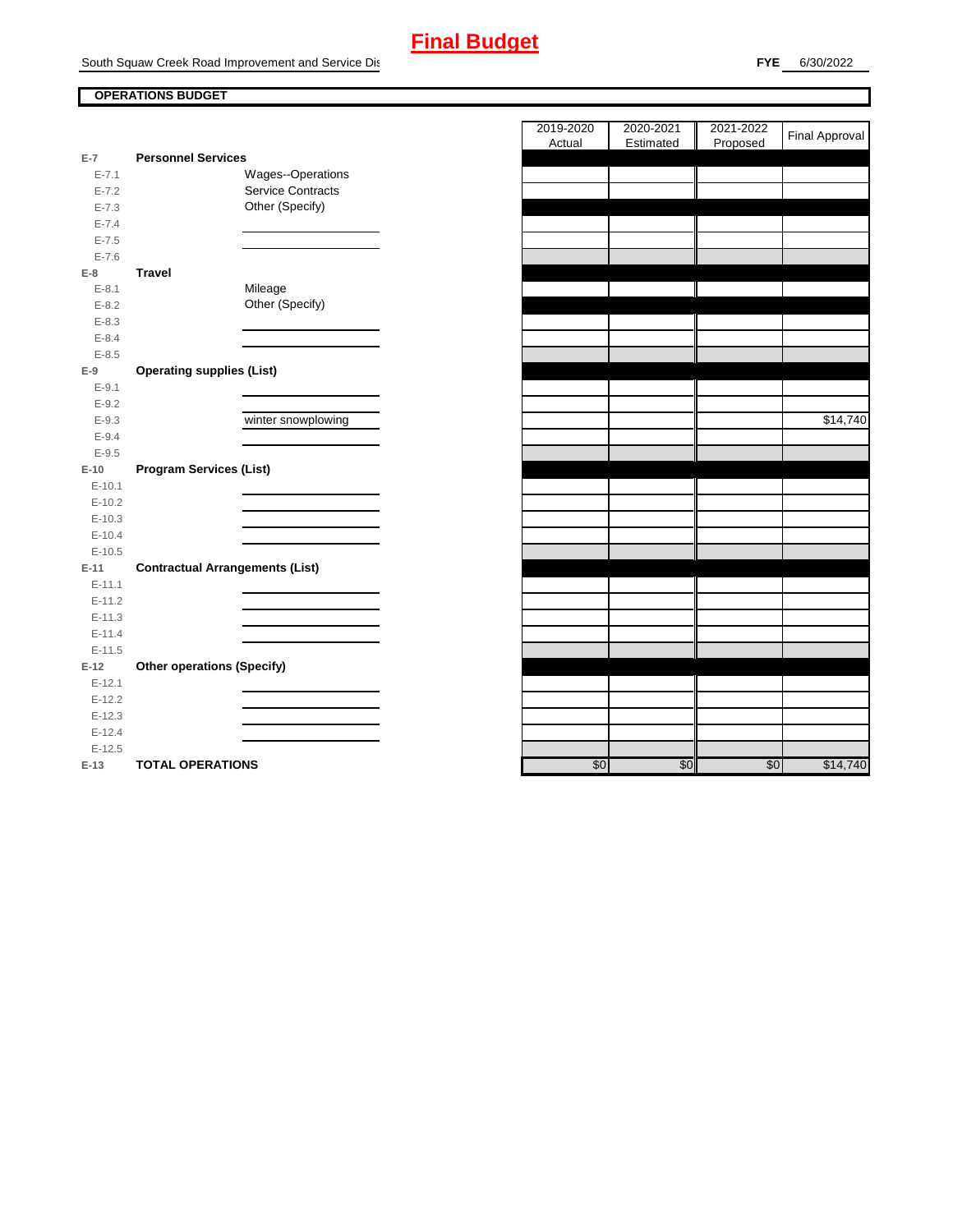## **Final Budget**

South Squaw Creek Road Improvement and Service Dist

E-14.2 **Buildings and vehicles**<br>E-14.3 **Equipment** 

E-15.1 **FICA (Social Security) taxes** E-15.2 Workers Compensation E-15.3 Unemployment Taxes

E-14.3 Equipment<br>E-14.4 Other (Spec

E-15.4 Retirement E-15.5 Health Insurance

**E-15 Indirect payroll costs:**

Liability

Other (Specify)

Other (Specify)

┑

### **INDIRECT COSTS BUDGET**

**E-14 Insurance**

E-14.5 E-14.6 E-14.7

E-15.6 E-15.7 E-15.8 E-15.9

|                   | 2019-2020<br>Actual | 2020-2021<br>Estimated | 2021-2022<br>Proposed | Final Approval |
|-------------------|---------------------|------------------------|-----------------------|----------------|
|                   |                     |                        |                       |                |
|                   |                     |                        |                       |                |
|                   |                     |                        |                       |                |
|                   |                     |                        |                       |                |
|                   |                     |                        |                       |                |
|                   |                     |                        |                       |                |
|                   |                     |                        |                       |                |
|                   |                     |                        |                       |                |
|                   |                     |                        |                       |                |
|                   |                     |                        |                       |                |
|                   |                     |                        |                       |                |
|                   |                     |                        |                       |                |
|                   |                     |                        |                       |                |
|                   |                     |                        |                       |                |
|                   |                     |                        |                       |                |
|                   |                     |                        |                       |                |
|                   |                     |                        |                       |                |
|                   |                     |                        |                       |                |
| \$0<br>\$0<br>\$0 |                     | \$0                    |                       |                |

### **DEBT SERVICE BUDGET**

**E-17 TOTAL INDIRECT COSTS** 

|         |                           | 2019-2020 | 2020-2021 | 2021-2022 | <b>Final Approval</b> |
|---------|---------------------------|-----------|-----------|-----------|-----------------------|
|         |                           | Actual    | Estimated | Proposed  |                       |
| $D-1$   | <b>Debt Service</b>       |           |           |           |                       |
| $D-1.1$ | Principal                 |           |           |           |                       |
| $D-1.2$ | Interest                  |           |           |           |                       |
| $D-1.3$ | Fees                      |           |           |           |                       |
| $D-2$   | <b>TOTAL DEBT SERVICE</b> | \$0       | \$0       | \$0       | \$0                   |